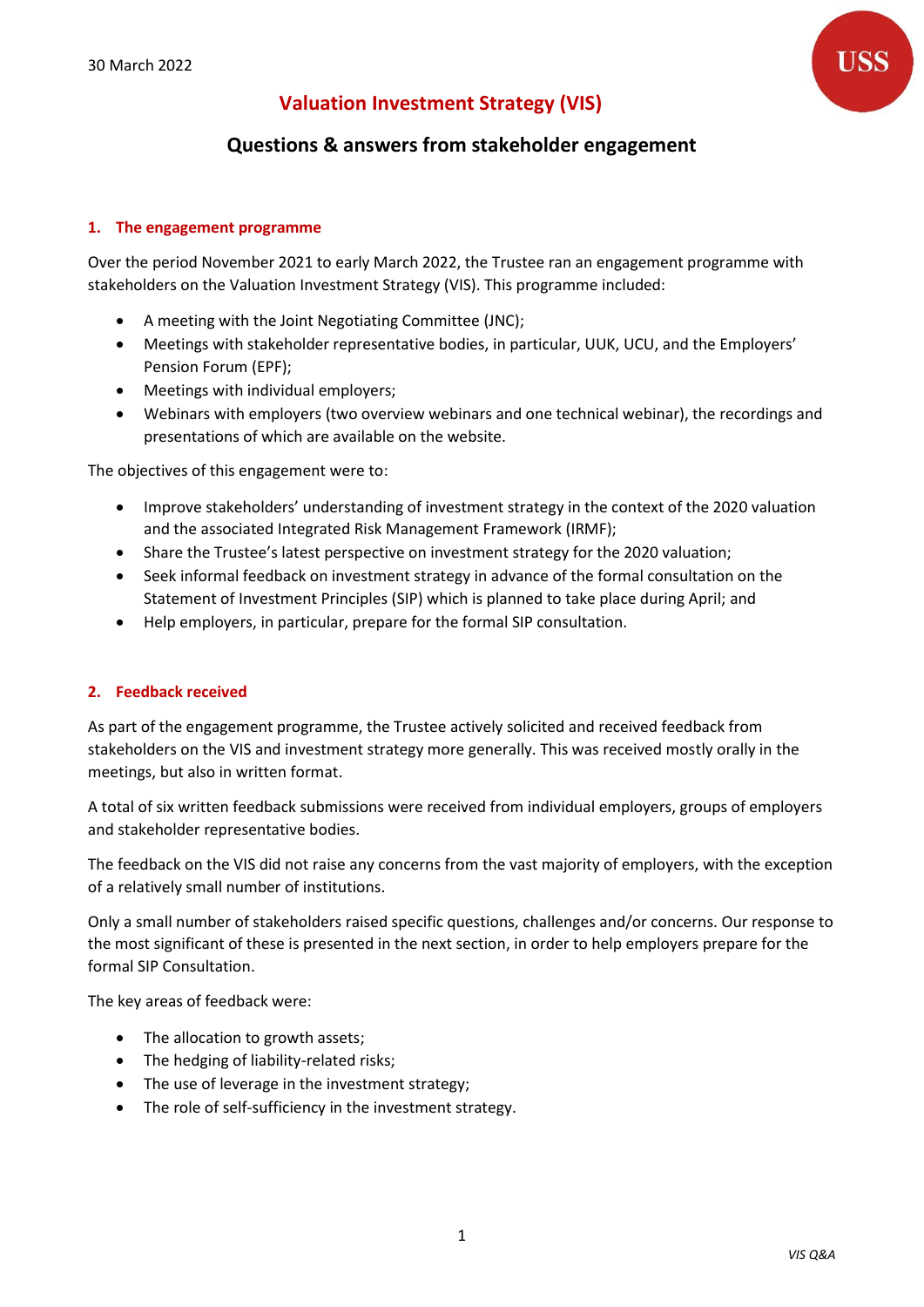

There was a clear widespread view early in the engagement that the allocation to growth assets should not be reduced below the current level of 60%. The Trustee has taken that feedback on board in its proposal for the VIS.

#### *Hedging*

Feedback on the hedging of liability-related risks (specifically, inflation risk and interest rate risk) was more varied, falling into three categories. At one extreme, some stakeholders felt that such hedging should be limited or eliminated entirely because it can reduce expected investment returns. At the other extreme, some stakeholders wanted the Trustee to consider even greater levels of hedging to limit the volatility of future deficits and its impact on contributions. Then there were also stakeholders who thought that hedging was a good idea in principle, but now was not the right time to implement it.

We discuss the issues relevant to hedging in the next section of this paper and answer the key questions raised by stakeholders (see Q1 and Q4).

#### *Leverage*

A number of stakeholders raised concerns with the proposed increase in leverage under the VIS and asked whether this would increase the level of risk in the Scheme and what measures USS Investment Management would take to manage these risks.

In the next section we discuss the additional risks associated with leverage and the control measures that USS Investment Management has in place to manage them (see Q5).

## *Self-sufficiency*

A small number of stakeholders questioned the role of self-sufficiency in setting investment strategy. In particular: (i) how did it play into the setting of investment strategy, (ii) was there an alternative approach that does not rely on self-sufficiency; and (iii) what consideration the Trustee had given to a broad range of risk metrics beyond those related to self-sufficiency.

In relation to the first of these points, the role of self-sufficiency in the valuation is broader and more fundamental than how it impacts investment strategy. It has its origins in the valuation's IRMF and the approach to the management of funding risk and covenant risk. Because self-sufficiency is so fundamental to the IRMF, it must clearly have implications for investment strategy. The role of self-sufficiency, its origins and its implications have been discussed at length in other Trustee publications, but for convenience we summarise it again in the next section.

With regard to the possibility of using an alternative approach for risk management that does not involve self-sufficiency, no credible alternative has been proposed that plays the same role.

Finally, because the Trustee views risk as multifaceted, it evaluated a broad set of risk metrics for its consideration of investment strategy.

These issues are discussed more fully in the next section (see Q2).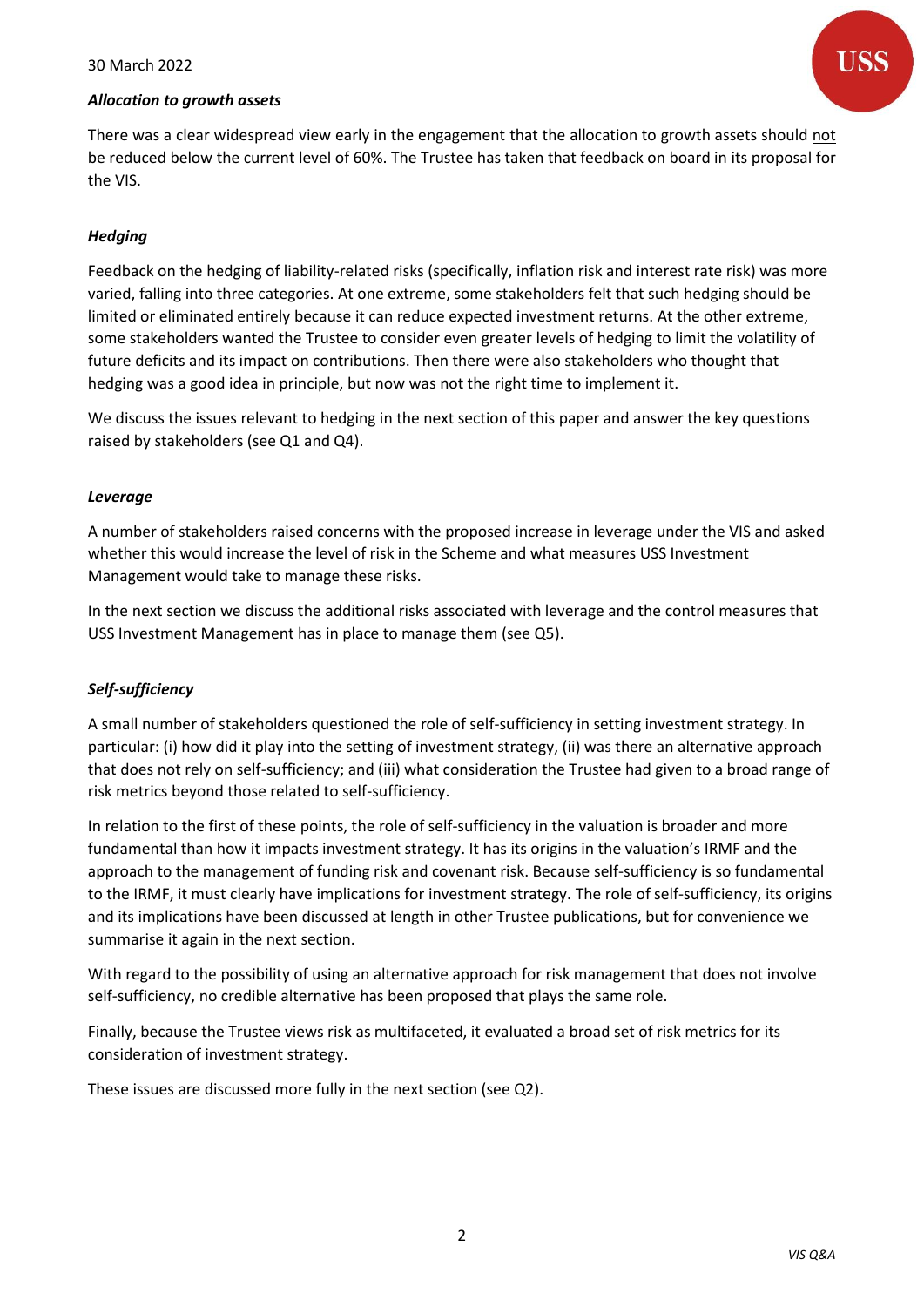

#### **3. The Trustee's responses to feedback and questions**

This section provides the Trustee's responses to the most important questions and challenges raised during the stakeholder engagement programme. These responses cover the four key areas of feedback mentioned in the previous section in addition to others. We have chosen to present the responses in a question and answer format.

# *Q1. Why is USS proposing to increase liability hedging now, given the Trustee has been content in the past to leave these liability risks largely unhedged? Now that real and nominal interest rates are so low, is this really the right time to increase hedging of interest rate risks?*

The key reasons for why we are proposing to increase liability hedging now relate to (i) the recent increase in the size of the Scheme relative to the size of the higher education (HE) sector and (ii) the challenging nature of the current investment outlook.

In relation to the first of these reasons, the size of the DB section of the Scheme has grown significantly in recent years relative to the aggregate size of the HE employers that support it.<sup>1</sup> In fact the DB section has grown 1.5 times faster than the HE sector (see Table 1). In other words, the covenant of the sponsoring employers is now supporting a much larger Scheme with a much larger risk exposure than it was in the past. As a result, it is necessary to consider the need for additional measures to mitigate risk, such as hedging.

|                                                                              | 2014<br>(bn) | 2017<br>(bn) | 2020<br>(bn) | Growth<br>2014-2017 | Growth<br>2017-2020 | Growth<br>2014-2020 |
|------------------------------------------------------------------------------|--------------|--------------|--------------|---------------------|---------------------|---------------------|
| 1. Self-sufficiency liability<br>(A proxy for the size of the<br>DB section) | £56.1        | £82.4        | £102.0       | 50%                 | 24%                 | 85%                 |
| 2. Net assets of HE sector<br>(A proxy for the size of the<br>HE sector) $1$ | £40.2        | £54.6        | £63.5        | 36%                 | 16%                 | 58%                 |
| Ratio of growth<br>(growth in SS liability)<br>/ growth in net assets)       |              |              |              | 1.3x                | 1.5x                | 1.4x                |

| Table 1. Evolution of the size of the DB section compared with the size of the HE sector for 2014, 2017 & |  |
|-----------------------------------------------------------------------------------------------------------|--|
| 2020 valuations.                                                                                          |  |

1. Net assets excludes pension liabilities. Source HESA data for HE sector, which excludes Oxbridge colleges.

We believe that this hedging is best directed at the interest rate and inflation risks associated with the liabilities for several reasons. Most importantly, these risks account for approximately two-thirds of the total financial risk to the deficit whereas the risks associated with growth assets account for only one-third.<sup>2</sup> Hedging the liability risks rather than the growth asset risks not only has a greater impact on overall risk reduction, but it also redresses the large imbalance between the different types of risks. In addition, we believe that the risks associated with growth assets are more reliably rewarded (via the so-called "equity risk premium") than these liability-related risks.

 $1$  This increase in the size of the Scheme relative to the size of the HE sector (and hence the size of the covenant) was also behind the need for additional covenant support in the 2020 Valuation.

 $2$  We use a "risk-decomposition" approach to determine the relative risks within the investment strategy. This is calculated by comparing the contributions of the different risks to the volatility of the self-sufficiency deficit (we have also performed this calculation on the TP deficit).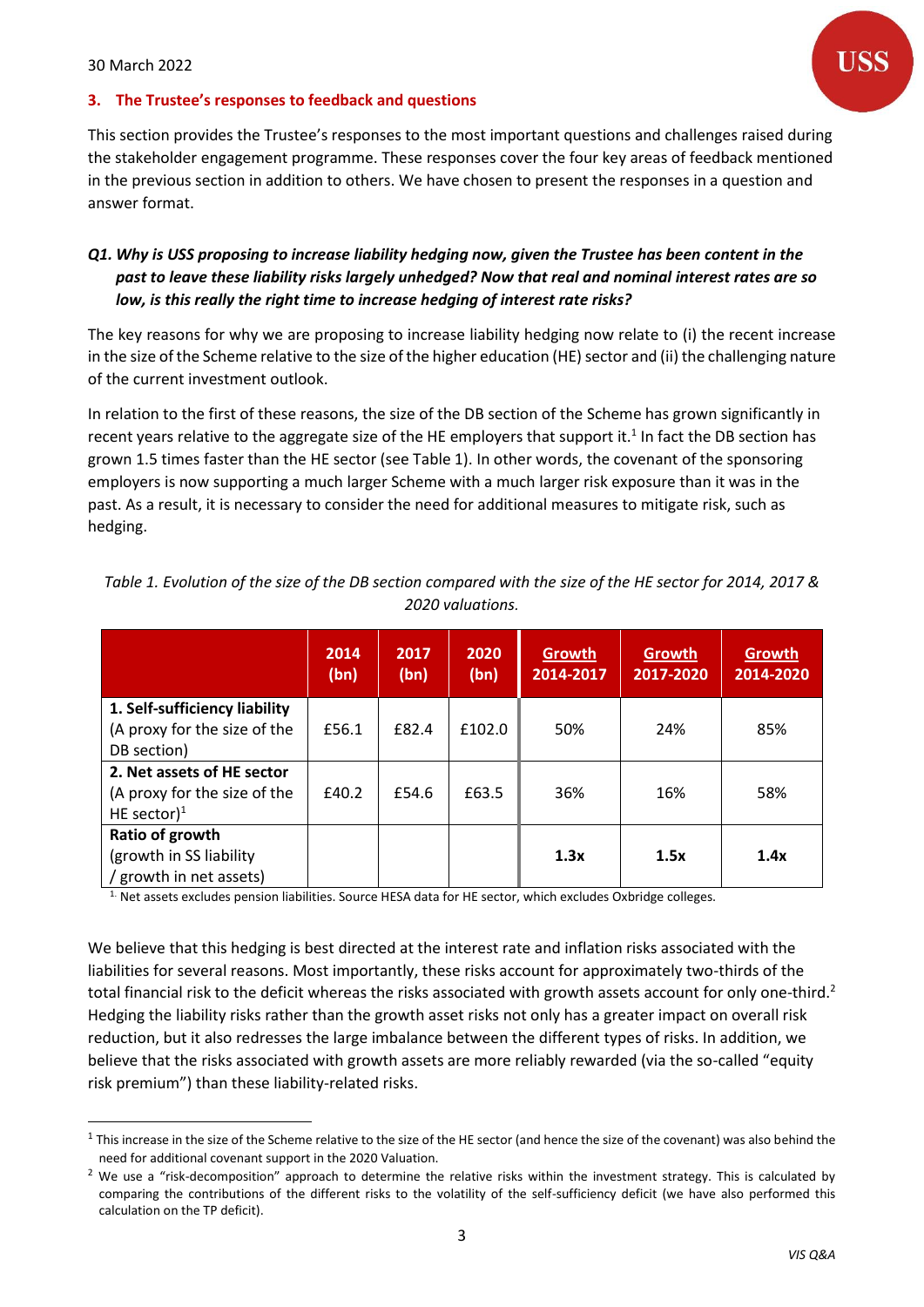Turning to the second of the reasons why we propose to increase hedging now, the current outlook for future investment returns is now much more challenging than it was at past valuations. As a result, there a is greater focus on downside risks. There are very plausible scenarios in which real interest rates could fall from current levels. (By "real interest rates" we mean interest rates after allowing for inflation. Interest rates could rise, but if they rose by less than the increase in inflation this would correspond to a fall in real interest rates).

Current UK interest rates are low by historical standards, and the UK real interest rate curve is likely further depressed by the well documented imbalance between supply and demand for index linked gilts (i.e., UK government bonds that give protection against inflation). These observations are reflected in our Base Case FBB expected return assumptions,<sup>3</sup> which allow for an upward evolution of UK nominal and real interest rates over a 10-year period.

However, this assumption is subject to a wide margin of uncertainty and there are plausible scenarios in which such migration would not happen for an extended period. There remains a distinct possibility of further falls in UK real interest rates. A further downward move in real rates would put further pressure on the funding position relative to the size of the sector.

# *Q2. Why is 'self-sufficiency' used as the risk benchmark for the valuation? How has it impacted the VIS?*

## What exactly is self-sufficiency?

Self-sufficiency is defined as an approach for funding the DB section of the Scheme that corresponds to a confidence level of 95% (equivalent to a 5% failure rate) of being able to pay all benefits when they fall due without the need for any additional contributions, while maintaining a high funding ratio. More specifically, it corresponds to a combination of: (i) a level of assets and (ii) a low-risk investment strategy that achieves this objective.

For the 2020 valuation, we retained 'self-sufficiency' as our benchmark for risk, as it had been for the 2014, 2017 and 2018 valuations. This is consistent with guidance from TPR, and the view of the Joint Expert Panel (JEP) that it "is a useful concept … it provides a reference point for judging whether a scheme is over-reliant on the sponsor covenant" (Joint Expert Panel report 1, page 8).

This decision was taken by the Trustee Board only after considerable internal review, discussions with stakeholders in the Valuation Methodology Discussion Forum (VMDF) and following consultation via the Discussion Document, March 2020 (pp. 21-22) and the Technical Provisions Consultation Document, August 2020 (pp. 18-21).

## Why and how is it used as a risk benchmark?

The reason why we use self-sufficiency as a risk benchmark is simple: it is a low-risk strategy for funding the Scheme in the situation in which there were no employer covenant. Without a covenant, there would be no way to repair any shortfall that might arise in paying pensions (other than through investment returns) and as a result we would have to pursue low-risk self-sufficiency approach to reduce the probability of a future shortfall arising.

We must be clear that we do not target the self-sufficiency liability as the funding level and neither do we aim to pursue a low-risk self-sufficiency investment strategy. The funding level we target remains the Technical Provisions (TP) liability (which is a lower funding target than self-sufficiency) and the investment strategy assumed in the valuation is the VIS (which is a higher-risk investment strategy than selfsufficiency). The role of self-sufficiency as a risk benchmark is as follows: We monitor the "distance to self-

<sup>&</sup>lt;sup>3</sup> FBB refers to the Fundamental Building Blocks approach to developing expected investment returns used by USS Investment Management.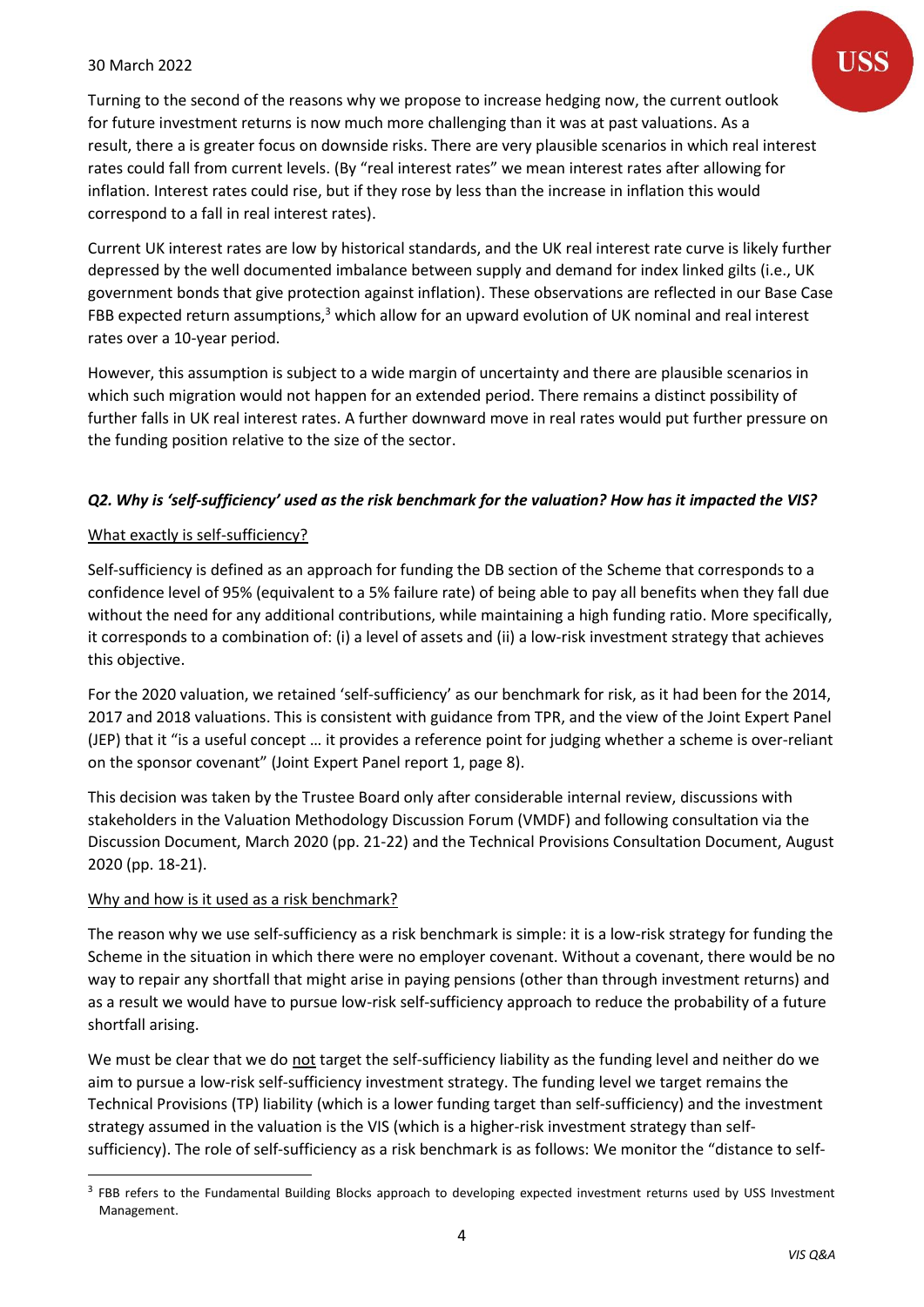sufficiency", that is the gap between the level of assets and the self-sufficiency liability (i.e., the selfsufficiency deficit). This distance needs to be small enough such that it can be supported by the covenant. In other words, the employers need to have the risk capacity to bridge this gap in the unlikely event that it is necessary for them to do so. See the discussion in the TP consultation document, August 2020 and the Discussion Document, March 2020.

## The importance of self-sufficiency in the valuation

Self-sufficiency plays a fundamental role in the valuation in relation to managing risk. This role is much broader and more fundamental than just managing investment risk. Self-sufficiency is a concept that helps the Trustee evaluate whether or not the employers have sufficient resources (risk capacity) to support the risk associated with running the DB section of the Scheme.

In order to ensure that there is a high probability of paying any financial obligation, the risks attached to that obligation must be consistent with the risk capacity of the organisation responsible for that obligation.

This is the case, for example, with banks and insurance companies, which under regulatory rules must explicitly set aside capital to support the risks associated with their businesses and ensure that there is a high degree of certainty of meeting their future financial obligations. Setting aside this capital demonstrates that these organisations have adequate risk capacity.

USS is not required to hold explicit capital for the Scheme in the same way as a bank or insurer. But by virtue of its covenant, USS has recourse to additional contributions from its sponsoring employers, which constitutes a form of such capital. We measure the amount of capital that employers are willing and able to provide in terms of the Affordable Risk Capacity (ARC), which is calculated as the present value of contributions of 10% of payroll over the next 30 years.

Self-sufficiency is how we check whether this capital (i.e., the ARC) is adequate to support the risks being taken within the Scheme. By comparing the self-sufficiency deficit to the ARC we can check that we are not taking too much risk and the capital is adequate.

## Possible alternative approaches

We have explored the possibility of using alternative approaches to risk management that do not involve self-sufficiency, both with stakeholders and advisors during the 2020 valuation and other recent valuations. So far, no credible alternative has been found that plays the role described above as effectively.

For example, some stakeholders have suggested an alternative approach that ignores the self-sufficiency deficit and other solvency metrics, such as the TP deficit, and focuses primarily on cash flow. Specifically, this approach advocates focusing on meeting future benefit payments over time and ignoring the need to demonstrate solvency over time.

This alternative is however not acceptable to the Trustee. First, the management of DB pensions in the UK is regulated and the ability to demonstrate solvency is a key element of that regulation. (Note that other countries' regulations also focus on solvency). Second, it is economically sensible to monitor the solvency position, as solvency: (i) makes it clear what the Scheme is relying on for funding (assets or the sponsor covenant, or a specific mixture of both) and (ii) provides a single-figure summary of the ability of the Scheme's assets/investments to meet *all* of the future benefit payments. This is helpful in that it can provide an early warning of the potential for future difficulties in meeting these payments.

#### How has self-sufficiency impacted the choice of investment strategy?

Because of its important role as a risk benchmark for the Scheme, self-sufficiency must be reflected in the investment risk-return metrics used by the Trustee and hence the setting of investment strategy.

5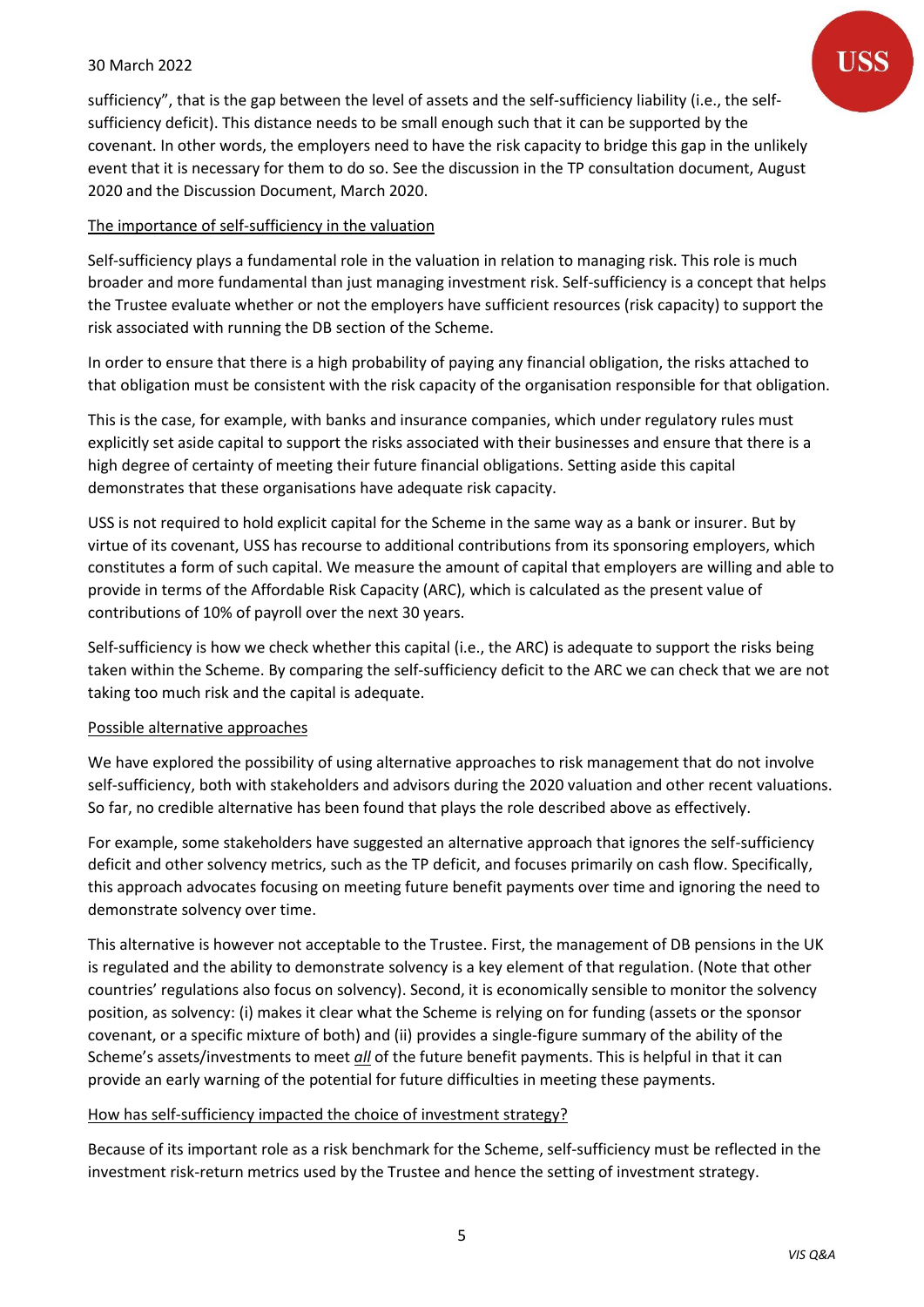Several, but by no means all, of the risk-return metrics considered by the Trustee in its analysis of investment strategy involved self-sufficiency. These metrics included the probability of the selfsufficiency deficit exceeding 150% of ARC, reverse stress tests on the self-sufficiency deficit and the worstcase self-sufficiency deficit at a 95% confidence. But because risk is multifaceted, we have used a broad set of different risk metrics, which includes other metrics not related to self-sufficiency, such as the probability of full funding of the TP deficit in 10 years' time and the volatility of contributions.

So, in arriving at its "in-principle" decision on the VIS, the Trustee evaluated different potential investment strategies in terms of this broad set of metrics, including some related to, and others unrelated to, selfsufficiency.

#### *Q3. How have USS determined that allocations involving greater than 60% growth assets are outside of risk appetite, particularly as the allocation percentage has been at mid-60s in the recent past?*

Under the 2018 valuation the Trustee was comfortable with an allocation to growth assets in the mid-60s for several reasons.

First, the mid-60s percentage allocation was a point in time measurement of a long-term de-risking "journey plan" over a 20-year period that was part of the 2018 valuation. The allocation at the mid-60s level was acceptable only because it was a point along that journey plan. Under the 2018 valuation, the journey plan envisaged an allocation to growth assets that was at (or about) 60% at the beginning of 2022 and fell thereafter.

Secondly, the Integrated Risk Management Framework (IRMF) for the 2018 valuation was very different from that for the 2020 valuation. The former involved a 20-year de-risking journey plan beginning in 2018 to a much lower growth allocation, which was based on what was called "Test 1". The latter is based on the dual discount rate (DDR) approach and involves no such prescriptive de-risking over the long term.

Thirdly, the 2018 valuation date was a time at which the size of the scheme relative to the size of the HE sector was smaller than it is to today. As a result, at that time the investment risk associated with allocation to growth assets in the mid-60s was smaller in relative terms compared with the risk capacity of the employers' covenant (see Q1 above).

Under the 2020 valuation, allocations to growth assets of higher than 60% are considered outside of risk appetite. This is because for these strategies:

- There is an unacceptably high risk that the self-sufficiency deficit could grow too large relative to the covenant. In particular, reverse stress tests and stochastic modelling lead to results for risk metrics that the Trustee regards as unacceptably large. For example:
	- o Reverse stress tests show the self-sufficiency deficit could exceed 150% of the Affordable Risk Capacity (ARC). 4
	- o Stochastic modelling implies a relatively high probability of breaching 150% of ARC for the current portfolio.
- Other risk metrics are collectively at uncomfortable levels, including, for example, the level of collateral headroom and the value-at-risk (VaR).

<sup>4</sup> This threshold of 150% of ARC corresponds to the present value (PV) of contributions of 15% of payroll over 30 years. The Trustee has determined that 150% of ARC represents an uppermost level of risk appetite, and expressed a desire for the investment strategy to minimise the likelihood of breaching this threshold.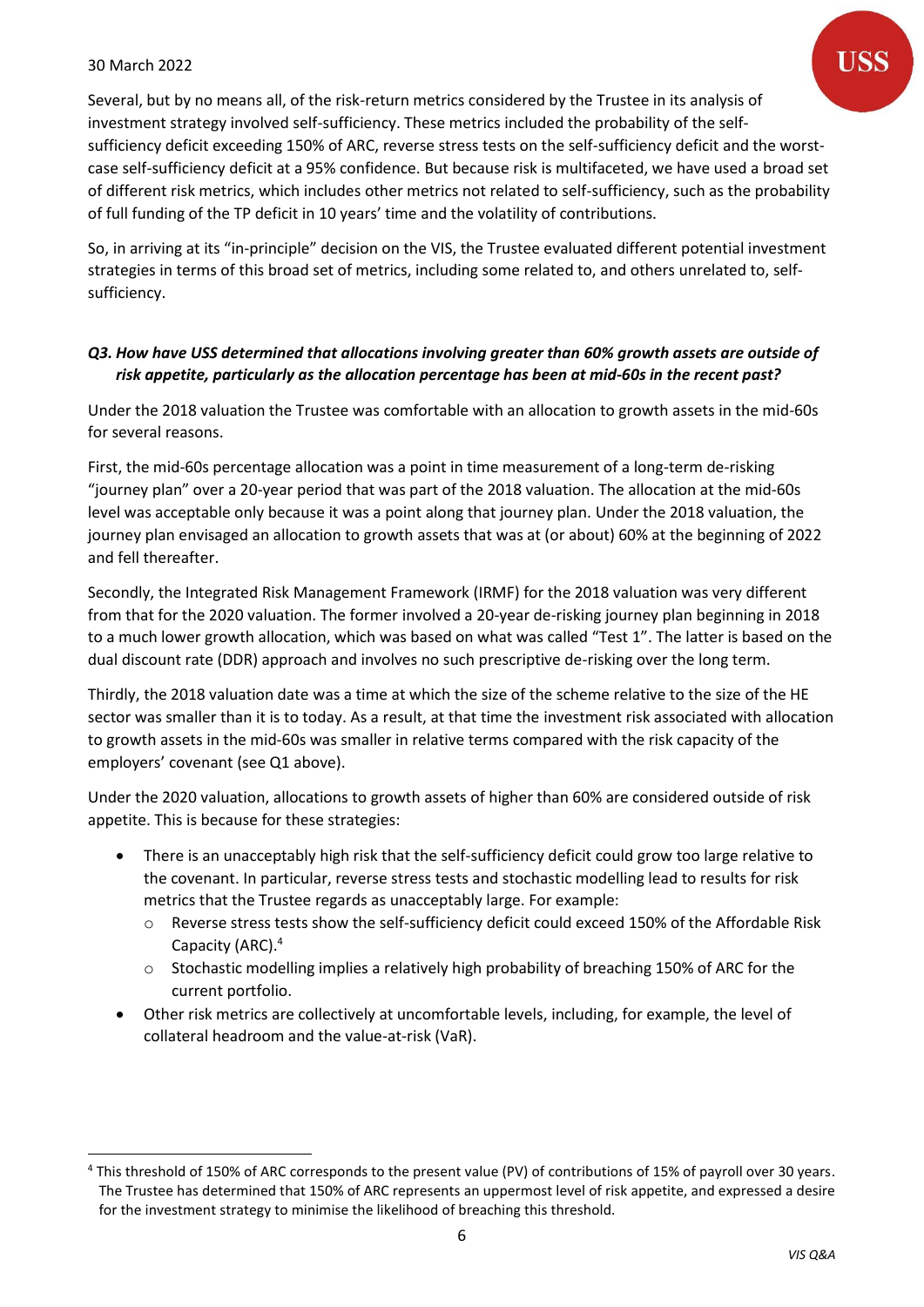In terms of the reverse stress tests referred to above, these tests ask a simple question: How far does the market have to move for the self-sufficiency deficit to get too large? More specifically, how far does the market have to move for the self-sufficiency deficit to exceed 150% of the ARC? We considered this question in different ways:

- How far do growth assets have to fall?
- How far do real interest rates have to fall?
- How far do real interest rates have to fall if there is an accompanying fall in growth assets of say 30%?

When applying these tests to the Reference Portfolio at 31 March 2021<sup>5</sup>, the answers are:

- A 40% fall in growth assets; or
- A 1.4% fall in real gilt yields; or
- The combination of a 30% fall in equities and an 0.4% fall in real gilt yields.

These are all realistic scenarios. In terms of the reduction in real interest rates for example, there is a wide margin of uncertainty with respect to the future path of interest rates because of the continued imbalance in supply and demand of index-linked gilts and the uncertain nature of the post-COVID UK and global economies. The third scenario above (a 30% fall in equities combined with a 0.4% fall in real gilt yields) broadly characterises the behaviour of financial markets during the onset the COVID in the first half of 2020.

# *Q4. How did USS get comfortable with the potential reduced upside corresponding to the cost of hedging?*

The Trustee got comfortable with the potential for reduced upside coming from hedging by considering the trade-offs between the various risk and return (and hence cost) metrics. In particular, as we explain in the below example, this cost is only realised in scenarios in which real interest rates rise (for example in the scenario in which FBB expected returns are realised) and in those scenarios the funding level of the Scheme would be much higher than at the valuation date. This increase in the funding level when the cost of hedging is highest was important for the Trustee to get comfortable with the level of hedging. This is illustrated numerically in the example below.

By contrast, in scenarios in which real interest rates fall, additional hedging would actually generate a profit. In this case, the fall in the funding level would be more limited because of benefits from the liability hedging that had been undertaken.

## Example

This is illustrated in Table 2 in which we see that liability hedging protects the funding level if real interest rates were to fall by 100 bp (or 1 percentage point). In this scenario, hedging gives rise to a smaller increase in the self-sufficiency deficit than is the case without hedging (an increase of only £16.2bn instead of £27.0bn). This is because the LDI assets that constitute the hedge make a profit in this scenario.

Compare this to what happens in the opposite scenario in which real interest rates rise. In this scenario, there is a significant improvement in the funding level (i.e., a reduction in the deficit of £13.2bn), but the improvement is even greater for the unhedged strategy (£22.0bn). This is because in this scenario the LDI assets that constitute the hedge make a loss, but this loss is more than offset by the fall in the liability since the liability hedge ratio in the VIS is only 40%. (Note that the current hedge ratio is 28% for inflation risk and 34% for interest rate risk).

<sup>5</sup> The 31 March 2021 Reference Portfolio composition modelled in the ALM Framework corresponds to 60% Growth assets and 25% credit assets, with hedge ratios of 30% for liability-related interest rate and inflation risks.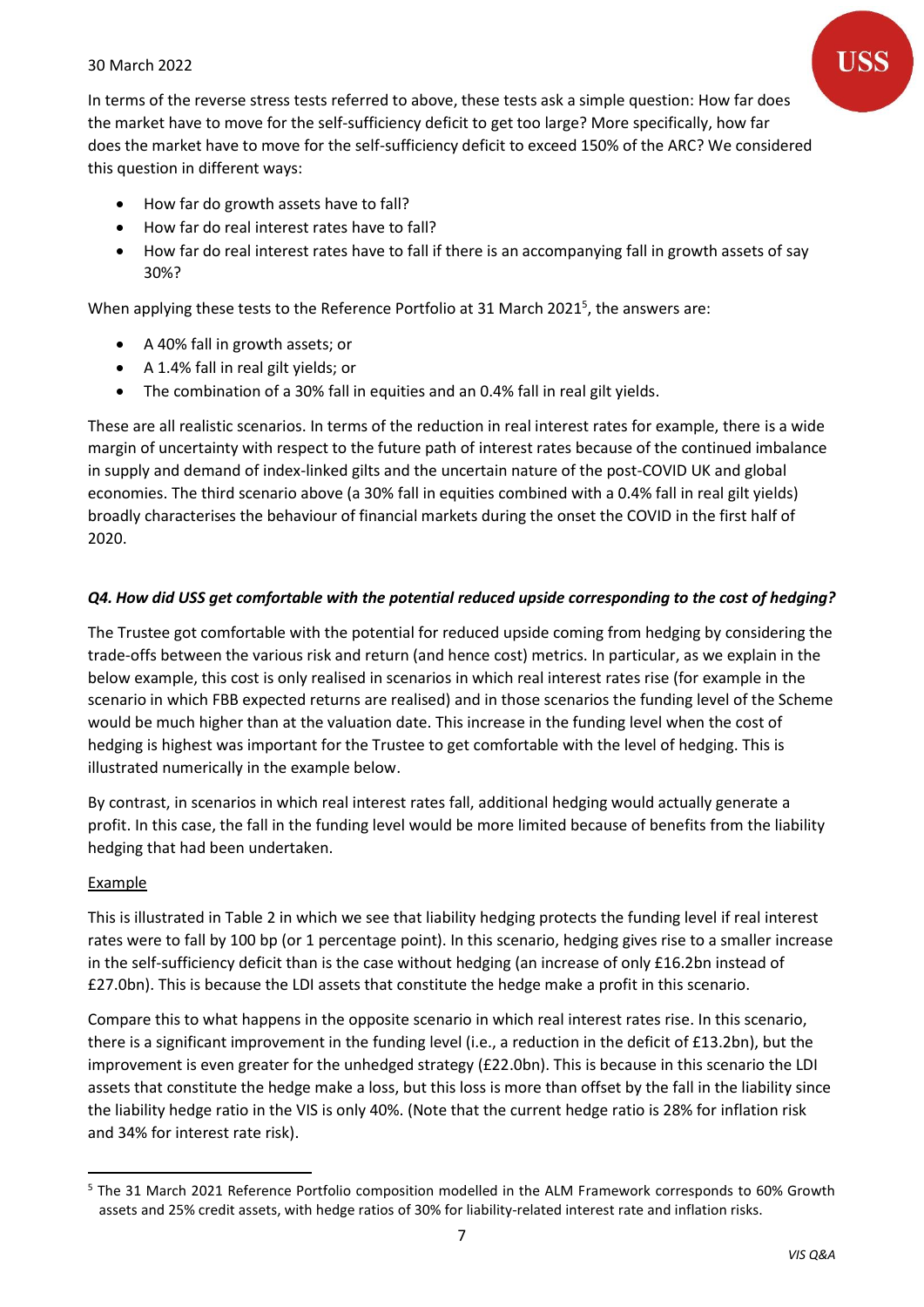Instead of focusing purely on the cost, which is only realised in certain scenarios, we should really focus on the range of possible out-turns, and not on the "central" or expected outcome alone. The hedged strategy offers better protection in downside scenarios than other strategies that have similar return expectations (for instance a strategy with fewer growth assets and lower hedge ratios), but still offers the potential for improvements in the funding level in upside scenarios.

*Table 2. Illustration of the impact of hedging on the self-sufficiency (SS) deficit under scenarios of rising and falling real interest rates at the 2020 valuation date.*

| <b>Scenario</b>                    | $Im$ pact <sup>1</sup>            | <b>Unhedged VIS</b><br>(0% Hedge Ratio)<br><b>£bn</b> | <b>Hedged VIS</b><br>(40% hedge Ratio)<br><b>£bn</b> |
|------------------------------------|-----------------------------------|-------------------------------------------------------|------------------------------------------------------|
| Real gilt yields                   | Change in assets                  | 0.0                                                   | $-8.8$                                               |
| rise by 100 bp                     | Change in SS liability            | $-22.0$                                               | $-22.0$                                              |
|                                    | Change in SS deficit <sup>2</sup> | $-22.0$                                               | $-13.2$                                              |
| Real gilt yields<br>fall by 100 bp | Change in assets                  | 0.0                                                   | $+10.8$                                              |
|                                    | Change in SS liability            | $+27.0$                                               | $+27.0$                                              |
|                                    | Change in SS deficit <sup>2</sup> | $+27.0$                                               | $+16.20$                                             |

<sup>1</sup> Impact corresponds to an instantaneous parallel shift in the real gilt curve and is applied to LDI assets only (i.e., assumes *that all else is equal).*

<sup>2</sup> *A negative number for the change in the deficit means that the deficit falls, thereby improving the funding position. A positive number for the change in the deficit means that the deficit grows, and the funding position is worse.*

# *Q5. How does USS manage leverage? Should we be concerned about the risks of leverage associated with the proposed strategy? How did USS evaluate the 'tail risk' of leverage? Can USS explain the associated cost of leverage?*

#### Definitions of leverage and collateral

Leverage is economically equivalent to a collateralised (i.e. secured) form of 'borrowing' within the investment portfolio. It is implemented via a variety of different financial instruments (e.g., inflation swaps, total return swaps, exchange-traded futures and repurchase agreements), with the aim of improving the efficiency of portfolio management. Leverage involves posting and receiving collateral to protect both the provider of leverage and the Scheme in the event of a default of either counterparty.

Collateral *is an asset that is pledged as security against outstanding debt or other financial obligation that the lender has the right to seize if the borrower defaults on the obligation.*

#### Managing leverage and the risks of leverage

As we have explained in the webinars on the VIS, the leverage used in the Scheme brings greater efficiency to risk management and capital management. Managing leverage involves managing cash, managing collateral and managing counterparties, along with the associated risks. USS Investment Management is very experienced in managing these.

In terms of managing cash, USS Investment Management takes a conservative approach because the impact of not having sufficient cash is highly undesirable. This approach involves a daily cash forecasting process of cash inflows (e.g., from contributions, investment income and investment redemptions) and cash outflows (e.g., from benefit payments, new investments and cash collateral posting) over a six-month horizon. We then stress the cash requirements by considering what have been the worst historic moves in market levels over a two-week horizon and hold enough cash to meet these. This is repeated every business day.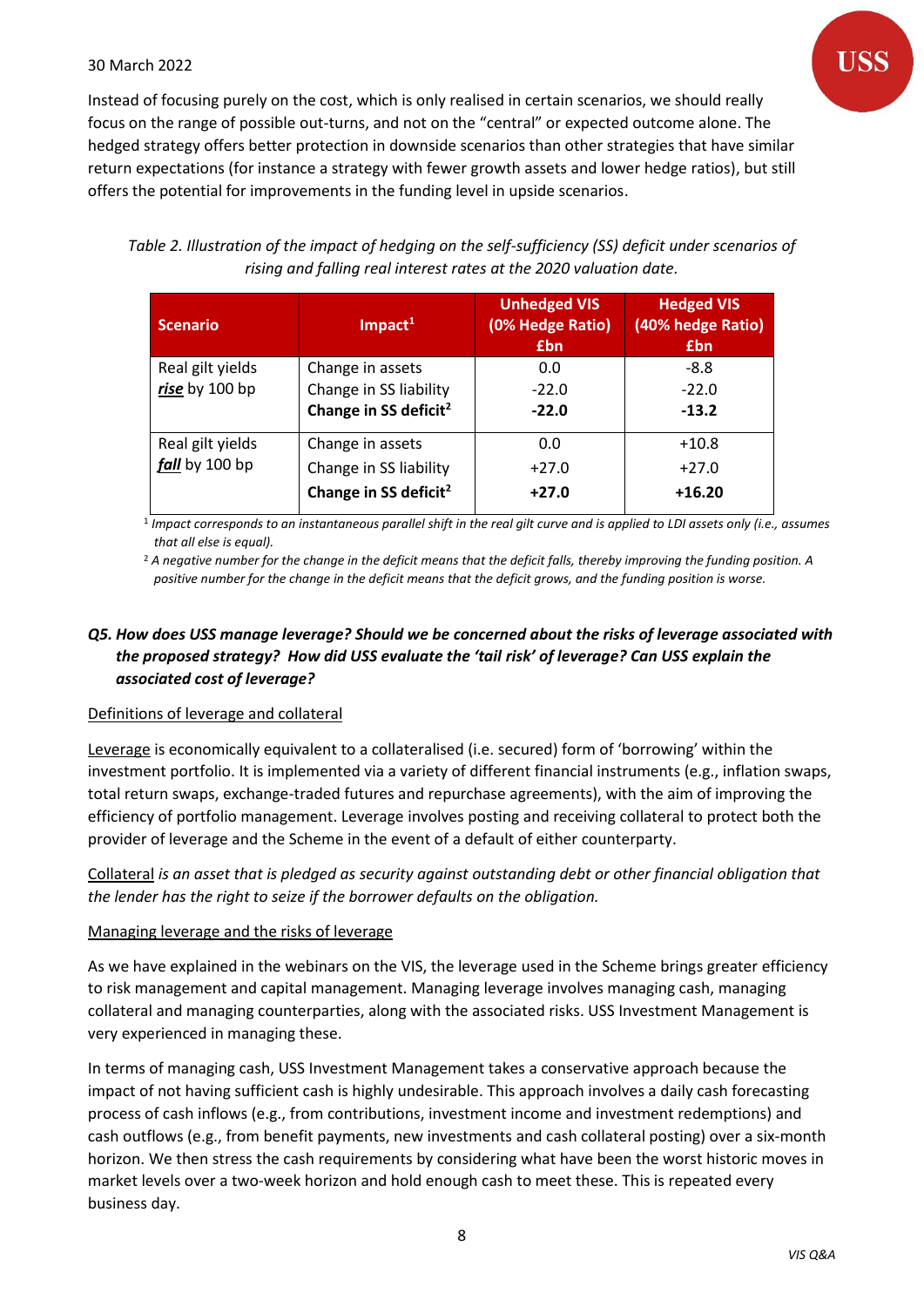Managing collateral involves planning to ensure that sufficient collateral (typically in the form of cash and gilts/government bonds) is available when it is required.

The process used involves, first, determining the collateral requirements corresponding to the worst possible market movements observed over a three-month horizon as well as those that have occurred over a 12-month horizon. The second step is to then ensure that sufficient collateral will be available over these horizons to meet these worst possible requirements. This approach takes an historical approach to determining the worst case, rather than a stochastic approach, because the stochastic approach generally does not adequately capture the probability of such extreme outcomes. (In reality, extreme events in the tails of the distribution of outcomes are more probable than the estimations coming from most stochastic models, and these are better captured by using historical data directly.)

Managing counterparty risk involves several elements: first, picking only high-quality counterparties and, second, diversifying over a number of different counterparties. Thirdly, we use collateralisation where possible to limit the impact of counterparty default, should it occur. (An example of where we cannot use collateralisation is in the bank account that we use to pay pensions each month. The cash in the account is exposed to counterparty default risk).

USS Investment Management analyses how much the Scheme could lose from counterparty defaults over a five-day period, which is a period of time over which collateral might not be adequately updated due to operational reasons. This approach is similar to that of investment banks and asset managers.

#### The tail risk of leverage

USS Investment Management evaluates the tail risk of leverage overall by looking at the worst possible 12 month market movements over the past 70 years.

#### The cost of leverage

The cost of leverage is low because the "borrowing" takes place via financial instruments that are collateralised. USS is able to fund in US dollars and Euros as well as sterling and leverage can be achieved in both equity and bond markets, and in the currency that is cheapest at the time. Furthermore, we have government bonds in the investment portfolio that are available as collateral when needed, which enables USS to keep the cost of leverage low.

## *Q6. Why does a Hedge Ratio of 40% correspond to an allocation to LDI of 52% in the VIS?*

Note that these two quantities have different denominators. The allocation to LDI is defined as the value of LDI hedging assets as a percentage of total asset value. By contrast the Hedge Ratio is defined as the value of hedging assets (adjusted for interest rate and inflation risk sensitivity) as a percentage of the selfsufficiency liability.<sup>6</sup> Because the liabilities are greater than the value of the assets, it follows that the allocation to LDI will be greater than the Hedge Ratio.

It should also be noted that as the funding level improves over time, the leverage required to maintain a 40% hedge ratio will fall.

 $6$  Note also that the adjustment of the value of hedging assets for interest rate and inflation risk sensitivity in the numerator of Hedge Ratio is an adjustment of the so-called "duration" of the hedges relative to the "duration" of the liability.